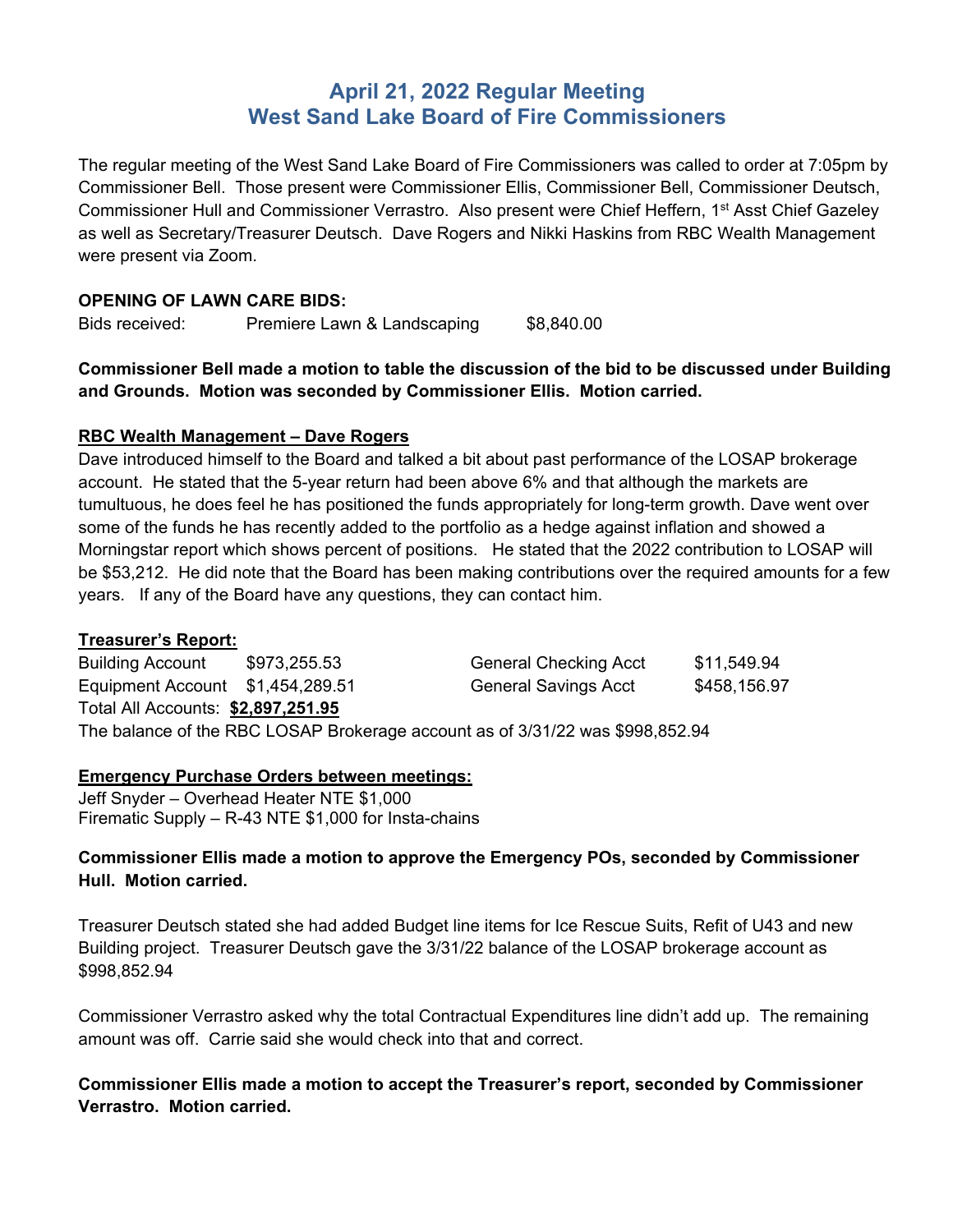# **Secretary's report:**

The secretary provided the minutes from the regular meeting March 17, 2022. **Commissioner Ellis made a motion to approve the minutes, seconded by Commissioner Hull. Motion carried.**  The April & May calendar of events were made available: Aux Breakfast, member hall rentals, Fire Co meeting, Blood Drive, Prayer Breakfast and Building Committee Meeting.

Secretary Deutsch stated that the LOSAP Point Certification had been completed and that Firefly Admin would be sending out the annual report to the board. She requested a PO to WB Mason to purchase window envelopes to mail out the LOSAP Benefit Statements to everyone when they arrive from Firefly Admin. The Chief also stated he needed a few things and he would get with the Secretary before she orders. **Commissioner Bell made a motion to approve a purchase order NTE \$150 seconded by Commissioner Ellis. Motion carried.**

The Purchase Order list was reviewed and Chief Heffern stated that Dival and Edlemann purchases were complete and had been paid for thus should be removed from the PO List. **Commissioner Ellis made a motion to approve the Secretary's report, seconded by Commissioner Hull. Motion carried.** 

## **Chief's report:**

| 1. | <b>Call Report March 2022</b> |                               |          |  |                              |  |
|----|-------------------------------|-------------------------------|----------|--|------------------------------|--|
|    |                               | 32 Calls for the Month -      |          |  | 9 Fire<br>23 EMS<br>28% 71%  |  |
|    |                               | 93 Calls for the Year         |          |  | 29 Fire<br>64 EMS<br>31% 69% |  |
|    |                               | <b>Monthly Man Hours</b>      | 450.6    |  |                              |  |
|    |                               | <b>Yearly Total Man Hours</b> | 1,774.60 |  |                              |  |

### **2. Updates:**

- Rensselaer County BPS will be hosting a meeting regard current state of EMS in county. 5/16/22 at 1830hrs at HVCC.
- NYS Assoc. of Fire Chiefs is hosting a webinar about recent changes in state law that will allow Fire Districts to bill for EMS transportation. 4/22/22 at 1030 hrs.

# **3. Personnel:**

The chief discussed with the board the possibility of two new positions. Fire District Administrative Officer and Fire District Daytime Station Keeper. The chief went over what each position would entail and the requirements needed (i.e., training and certifications). Section 176 11-c of Town Law offers provisions for the Fire District to employ paid firefighters and officers. Commissioner Bell asked where the funds would come for these positions. The chief stated which line items of the 2022 Budget could be reallocated for the 2022 Budget. It was determined that there were funds at the present time for the addition of the Administrative Officer. Town law states a public hearing must be held prior to the appointment of this individual. Commissioner Deutsch presented the following resolution:

IT IS HEREBY RESOLVED by the Board of Fire Commissioners of the West Sand Lake Fire District; that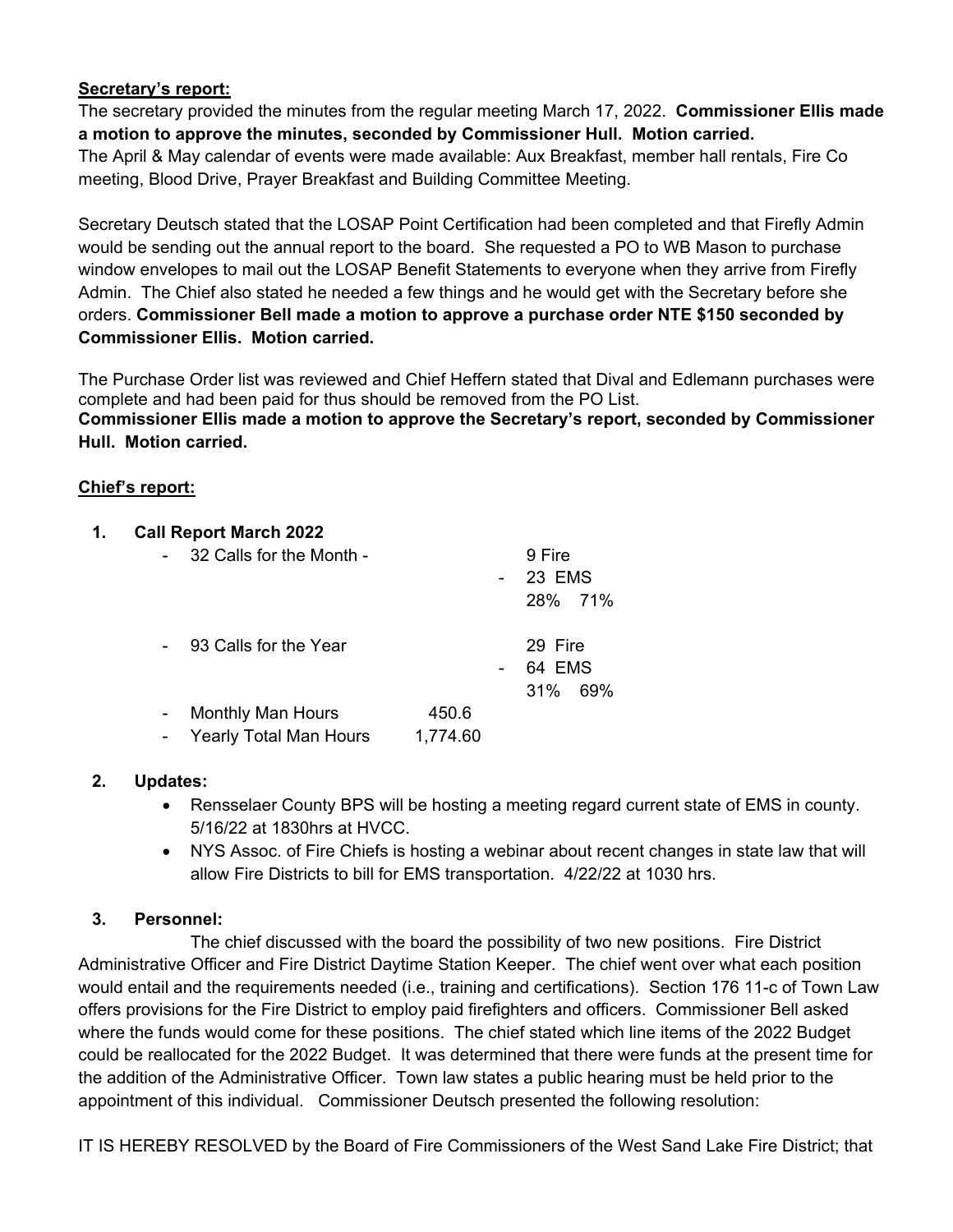WHEREAS, the Board of Fire Commissioners have recognized the need to hire a candidate for the position of Administrative Supervisor; and

 WHEREAS, the Board of Fire Commissioners have heretofore on the public record established a source of funds in the current budget to fund the same position; and

WHEREAS, the Board of Fire Commissioners have established a draft job description;

 IT IS HEREBY RESOLVED, by the Board of Fire Commissioners at its regularly scheduled meeting on April 21st, 2022, to hire a candidate for the position of Administrative Supervisor; said Resolution being adopted subject to a public hearing to be conducted on May 10, 2022 pursuant to Section 176-11-c of the Town Law of The State Of New York.

 The motion was seconded by Commissioner Hull. All voted in favor and the motion carried.

**4. Purchase Requests** 

1. Northern Tool (Pioneer) for Hazmat Clean up powders NTE \$520 **Commissioner Ellis made a motion to approve the purchase, seconded by Commissioner Verrastro. Motion carried.**

> 2. Safetysign (Pioneer) for two Stop/Slow Sign batteries NTE \$170. Safetysign is the only vendor to get these.

**Commissioner Verrastro made a motion to approve the purchase, seconded by Commissioner Ellis. Motion carried.** 

> **3.** Emergency Medical Products for suction unit, gloves, tourniquets, chest seals, gauze NTE \$1,300.00

# **Commissioner Hull made a motion to approve the purchase, seconded by Commissioner Ellis. Motion carried.**

**4.** SCBA spectacle kit from MES NTE \$200 for Alyssa

**Commissioner Deutsch made a motion to approve the purchase, seconded by Commissioner Ellis. Motion carried.** 

> **5. Rohl training at the Chief's convention 6/15 through 6/17. First in Officers responsibilities \$345, Stair Climb \$35, Lodging \$101/night-2 nights = \$202.00 Per diem – GSA Rate (\$64/night) x 2 nights = \$128, Mileage at a rate of .585/mile. Total PO NTE \$889.02**

**Commissioner Hull made a motion to approve the purchase, seconded by Commissioner Ellis. Motion carried.** 

> **6. Rohl Training – Round Lake on 9/25 – NTE \$325. He will drive U43 out of county for the day.**

**Commissioner Ellis made a motion to approve the purchase, seconded by Commissioner Hull. Motion carried.**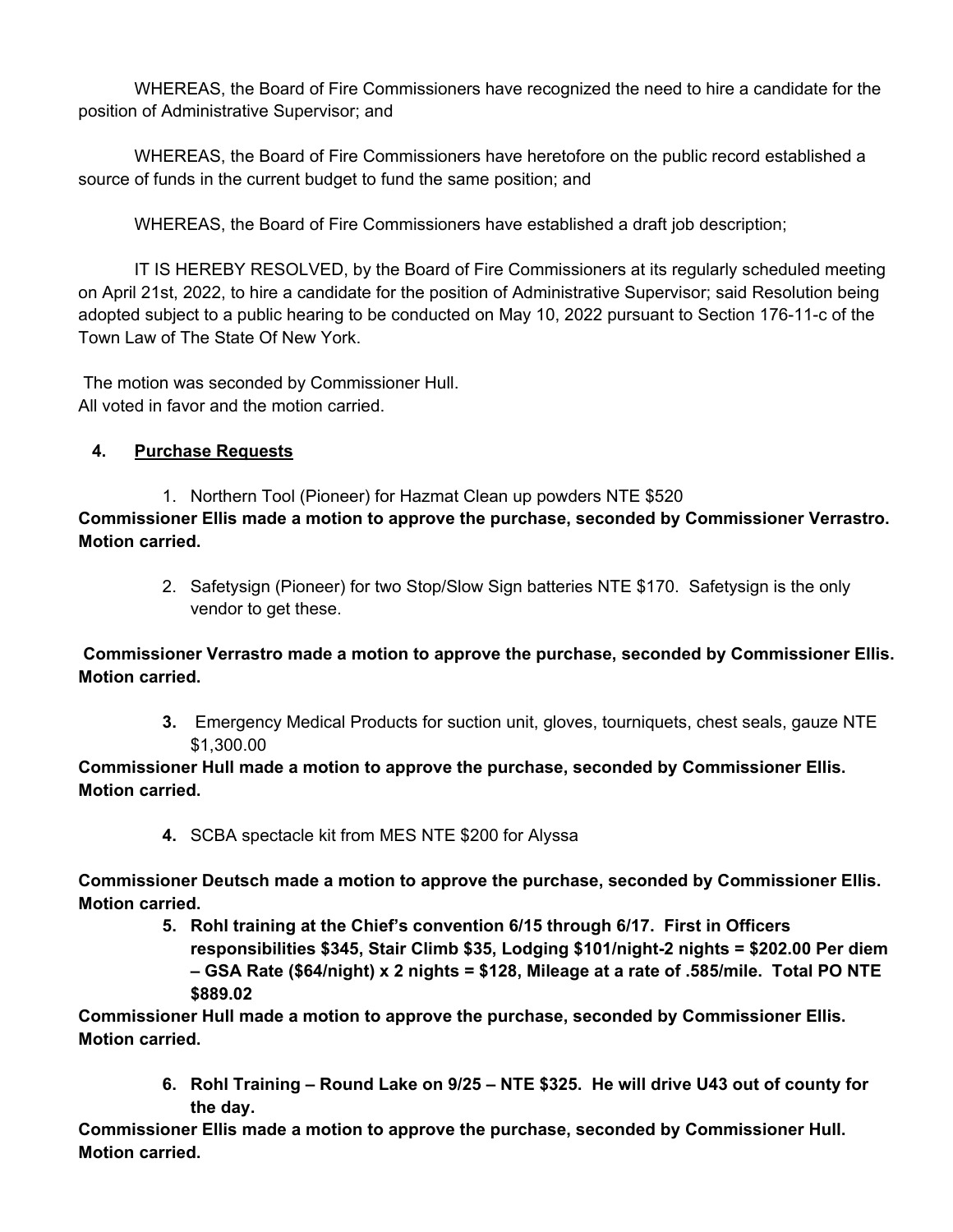**The Chief gave a report for the Truck Committee. Commissioner Bell made a motion to authorize the Chief to sign a contract of intent to purchase, seconded by Commissioner Deutsch. Motion carried.** 

**Commissioner Deutsch made a motion to approve the Chief's report, seconded by Commissioner Ellis. Motion carried.** 

### **Five Minute Recess was held**

Questions and comments from the Public: None

### **Communications:**

Troy Sand & Gravel blast notice, Worker's Comp Board, Town of Sand Lake, East Schodack Fire District

## **Company Report:**

Open House on 4/23, BBQ on 4/28, 50/50 & Boot Drive held at banquet raised \$1,000 for the Reohr family. 150 Year Anniversary Banquet with be 11/26/22.

## **Building & Grounds:**

Commissioner Deutsch gave a report from the building committee. CSArch put out RFPs for Survey services. After a review of RFPs, they recommended that the board contract with Environmental Design Partnership (EDP) of Clifton Park for a cost of \$12,500 for a survey of all district property. They also recommended a Geotechnical survey and after review of RFPs they recommended Terracon Consultants of Albany for a cost of \$9,900. Terracon will for an additional fee of \$2,000 locate all utility lines. Commissioner Ellis made a motion to accept the recommendations of CSArch to contract with Environmental Design and Terracon. Motion was seconded by Commissioner Hull. Motion carried. Treasurer is to issue purchase orders for these.

### **Old Business:**

 Lexipol Policy Services – Commissioner Deutsch and Chief Heffern stated things were on schedule and the first roll-out had been done. Chief is able to monitor who has reviewed the new material.

### **New Business:**

On 4/1/22 two insurance proposals were sent out to all commissioners. ESIP in the amount of \$35,798 and VFIS in the amount of \$ 31,042. Commissioner Bell discussed the differences in each of the coverages and it was determined that they could not compare apples to apples. ESIP is our current carrier and the board has been happy with the service and coverage limits. **Commissioner Hull made a motion to stay with ESIP as the insurance carrier for the fire district. Motion was seconded by Commissioner Ellis. Motion carried**.

### **GOOD & WELFARE:**

Next meeting will be April 21, 2022

**AUDIT BILLS:** Commissioner Verrastro made a motion to approve all bills as presented, seconded by Commissioner Ellis. Motion carried.